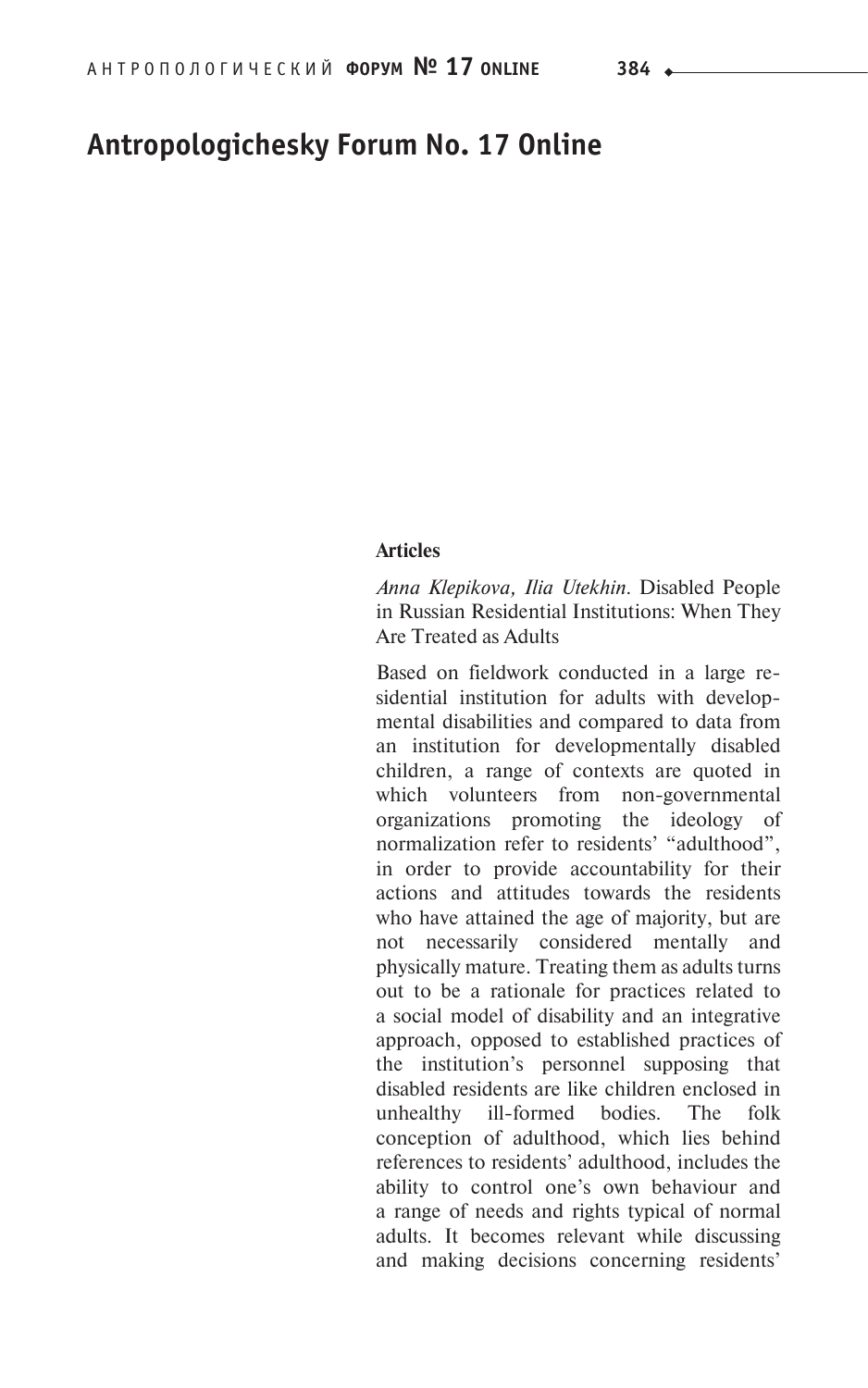personal schedule, personal space and personal belongings, cleanliness and the danger of unprotected bodily contact, gender displays and expressions of sexuality, and other topics.

Keywords: disability, residential institutions, adulthood, social work, volunteers

## *Ekaterina Melnikova.* Footnotes on the Fields of the Ethnography of Elections

The paper is concerned with ethnographic interpretations of the voting procedure at the Federal elections. The first part of the article addresses two ways of analyzing E-day proposed by (1) V. Vakhshtain as an example of frame analysis, and (2) K. Coles who treats the voting procedure as a scientific laboratory. The second part of the paper draws upon material collected by the author while working as an observer at the election of the President of Russian Federation on 4th March 2012. The symbolic meanings of the voting space and the interaction of the voters are part of the core focus. The paper concludes with an assertion about E-day, which acts as a ritual converting the formal tick into a socially meaningful vote. This is why polling stations are a symbolic space which significantly affects the behaviour of voters. It is stated in the paper that the polling station is an example of a strongly organized disciplinary field with substantial signs of the presence of power. The central point of the ritual which, in the opinion of voters, requires secrecy is not the filling in of the ballot but rather the act of dropping of the ballot into the ballot-box, which appears at the centre of the observed space owing to the way the polling station is laid out.

Keywords: ethnography of elections, ritual, interpretative anthropology, symbolic space

#### **The experience of self-government in Russia**

*Julia Andreeva.* Power and Self-Government Issues in the "Anastasia" Religious Movement: Ideal Images of Family Communities and "Dreams Come True"

This paper deals with the power relations projects which are popular among "Anastasia" followers. They suggest a popular assembly ("veche") as an ideal form of self-government in Family Communities where all decisions are passed by a solid vote. The popular assembly is associated with the distant and prosperous Golden Age, and would-be constructors of a new society try to restore it. Based on Vladimir Megre's books "The Ringing Cedars of Russia", Anastasians interpret the Family Communities and forms of control in their own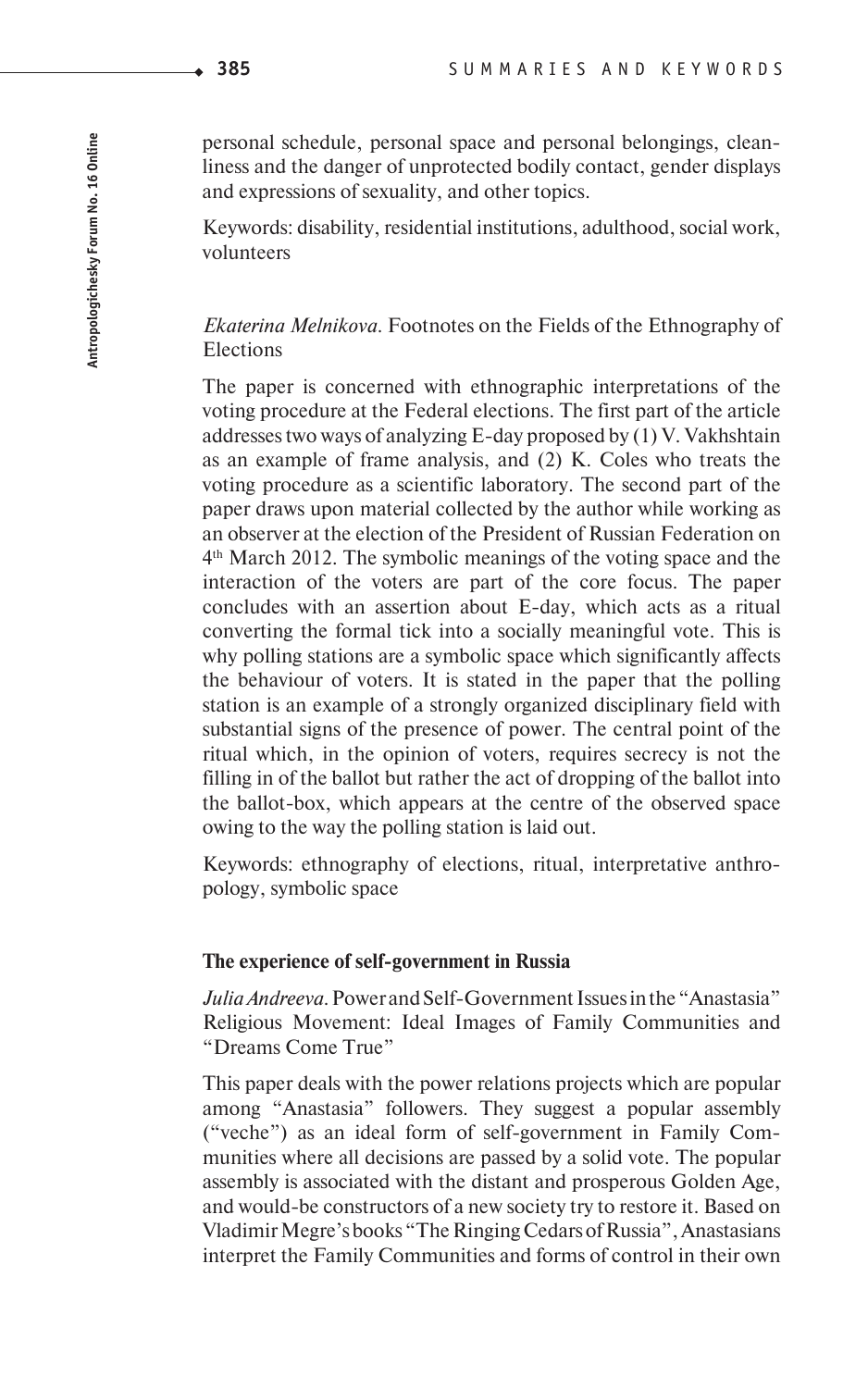way. However the practical realization of these projects often does not tally with the information in these books.

Keywords: new religious movement, self-government, communitarianism

*Alexandra Kasatkina.* Dacha Life and 'Political War'. Concerning the Issue of Power in Contemporary Garden Cooperatives

The article focuses on the attitudes of contemporary garden cooperatives members' towards this institutional form and its mechanisms of control. By analyzing data collected in several garden cooperatives around St. Petersburg between 2007 and 2011, the author comes to the conclusion that many difficulties of administration within these communities are caused by certain peculiarities of the perception of garden cooperatives as, firstly, dacha space and, secondly, an institutional form inherited from the Soviet past. Nowadays garden cooperatives still retain certain features of state socialism, while gradually turning into groups of smallholders typical of the market economy. This process is echoed within garden cooperatives as an intensive search for new forms of collectivity instead of the Soviet ones, which are seen as outdated.

Keywords: self-administration, dacha, post-Soviet

*Dmitry Mukhin.* The Practice of Holding Peasant Assemblies in the Vologda Province at the End of the  $19<sup>th</sup>$  — Beginning of the  $20<sup>th</sup>$ **Century** 

The article considers the ratio of legislation and the real practice of carrying out peasant assemblies in the Vologda province at the end of  $19<sup>th</sup>$  — beginning of the  $20<sup>th</sup>$  century, and the attitude of peasants to assemblies and sentencing. The author describes the influence of local conditions and traditions on aspects of functioning systems of assemblies such as the range of assembly types, limits of their competence and legitimacy conditions.

Keywords: peasantry, public management, peasant assemblies, Vologda province

*Alexandra Piir.* (Self-)Government in Petrograd/Leningrad Dwelling Houses. 1. House Committees (1917–1921)

During 1917–1937 there was self-government in urban tenementhouses in Russia: the organization of housekeeping, the distribution of resources and duties as well as contact on these occasions with authorities and different organizations were arranged by tenants themselves. For the Provisional Government and for the Soviet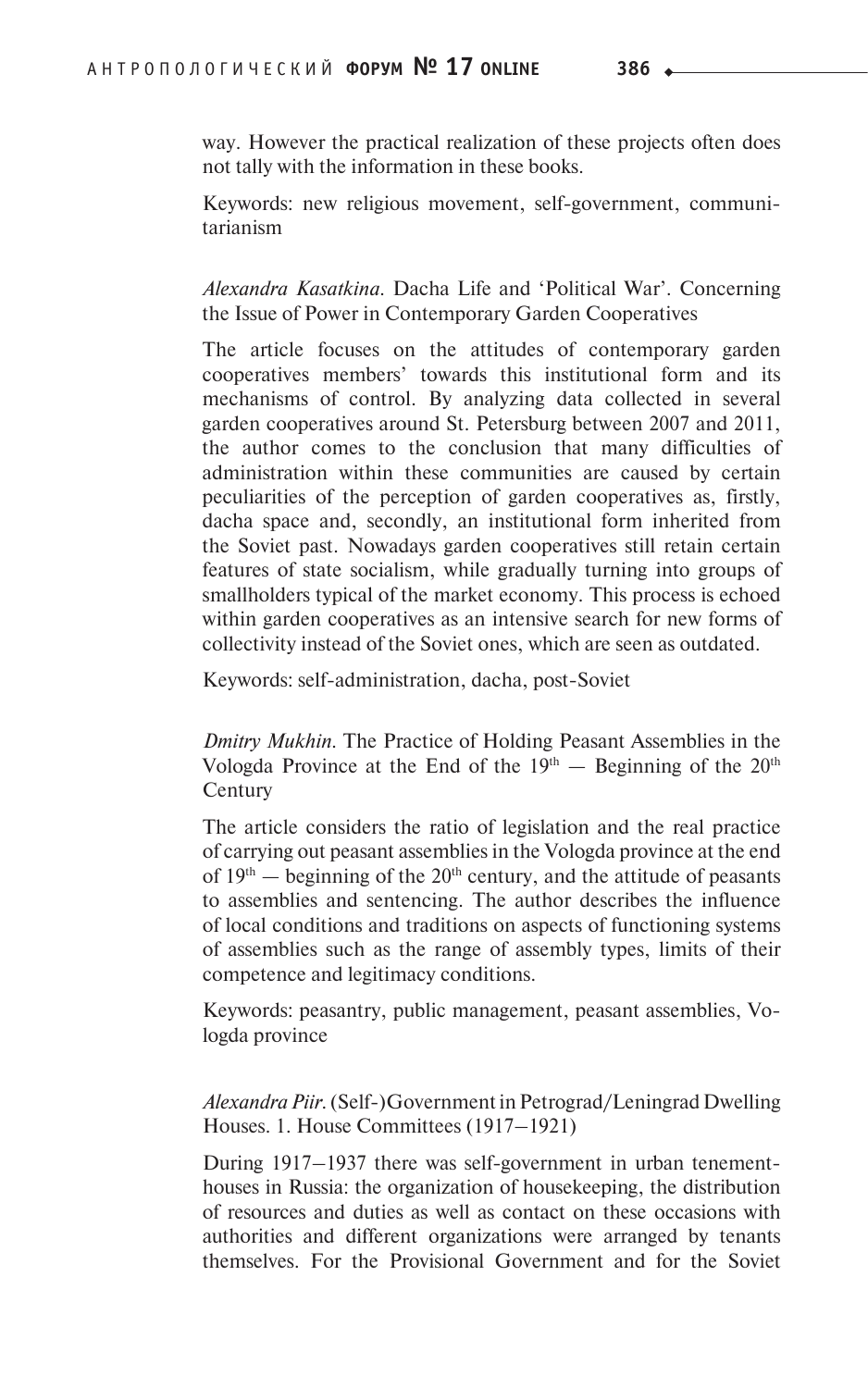Government later on, as well as for tenants, self-government became a facility for overcoming the social and economic crisis. Revolutionary upheavals and living conditions in the early Soviet epoch promoted the formation of house communities and the development of a communal way of life. Throughout these years, permanent groups of active tenants were formed in urban houses. By fulfilling numerous administrative and household functions they had gained experience of house management and rational interaction with district officials, as well as authority over the house community (or, at the least, the recognition their rights to administer and keep house).

Among other sources, archive materials of two house managements during 1917–1929 provided information on which the article is based. The work serves as a case study against a background of the urban situation – directives, models and practices of self-government in Petrograd/Leningrad dwelling houses. The first part of the article is devoted to the house committees (1917–1921).

Keywords: self-government, soviet everyday life, house community, house committees

#### **Materials from Expeditions**

*Kirill Babaev.* Witches and Sorcerers of West Africa in the 21<sup>st</sup> Century (Field Data from an Expedition to Ghana, Togo and Benin)

The paper presents selected field narrative data collected during an ethnographic expedition to West Africa in early 2012. The stories are supplemented by the author's comments and unify two topics: first, the interaction between Christian and traditional priests in modern African cities, and second, the life of women accused of witchcraft and displaced into specially created settlements, known as "witch camps".

Keywords: West African religions, wizards, witches, Voodoo

#### **Museum**

*Sergey Dmitriev.* V.V. Stasov and the Ethnographic Museums of St. Petersburg in the Late  $19<sup>th</sup>$  — Early  $20<sup>th</sup>$  Centuries

The Orient and Oriental ethnography were of great importance in the work of V. Stasov, the famous Russian cultural and scientific worker. The paper presents the material that characterizes him as a scholar of great erudition and profound authority on the traditional culture of both Russia and the peoples of the Orient. V. Stasov made a great contribution to Russian museology, particularly in the formation of funds for the ethnography of the Oriental peoples at St. Petersburg museums.

**387**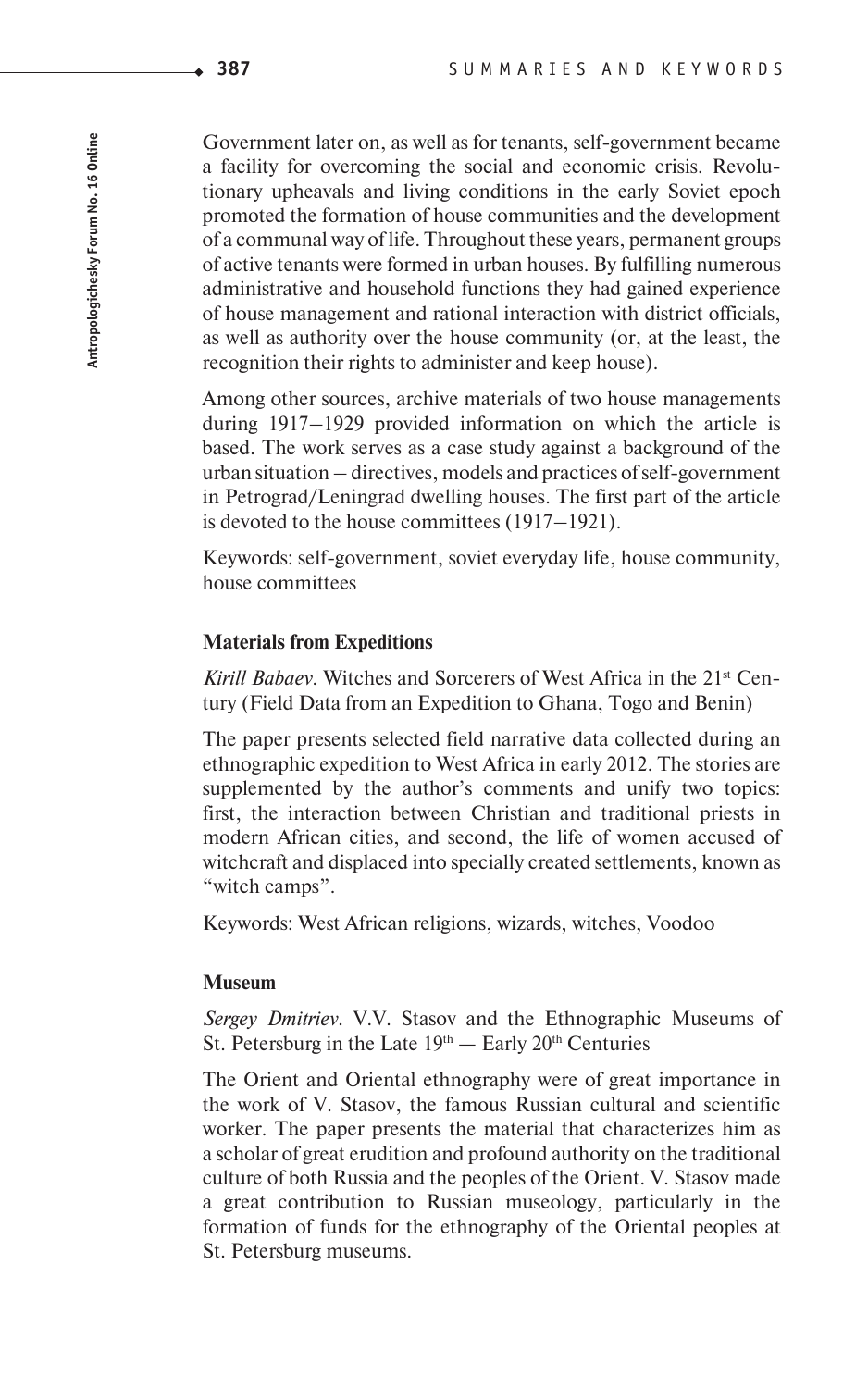Keywords: V. Stasov, ethnographic museums of St. Petersburg and its collection on the ethnography of the Oriental peoples

#### *Valeria Prischepova.* Painter A. Pomerantsev's Ethnographic Album

The article deals with the publication of a pictorial collection from the Peter the Great Museum of Anthropology and Ethnography of the Russian Academy of Sciences – an album of watercolours dated 1851 by the painter A. Pomerantsev. It emerged from source studies that the author of the drawings had been the art teacher of the Kazakh humanistic scientist Chokan Valikhanov. Comparing the drawings of Pomerantsev and his famous pupil's works of art it was possible to suppose that they had created them at the same time. Thus an additional source appeared, revealing a new page in the history of Kazakh culture and museum collections.

Keywords: A. Pomerantsev, Ch. Valikhanov, watercolour, drawings, Kazakhs, Kirghizes, museum, pictorial holding

#### **Interview**

### *Galina Komarova.* "The Power of Anthropology"

The formation of new academic approaches and fields based on multi-disciplinary integration was a distinguishing characteristic of Soviet ethnography in the 1960s–1980s. Fundamental studies within multi-disciplinary fields provided a chance to improve knowledge concerning the development of various ethnic groups in the Soviet Union, despite ideological restrictions and pressures. Ethnic sociology occupies a special place among those approaches. The development of an original methodology, the organization of widescale complex studies, and the production of important books are among their significant achievements. The progressive impact of ethnic sociology on ethnography has been especially important. Founders of the Soviet ethnic sociology, Yuri Arutiunian, Leokadia Drobizheva and Mikhail Guboglo talk about history and the current state of ethnic sociology in Russia in their interview devoted to the 45th anniversary of the establishment of this scholarly field.

Keywords: multi-disciplinary studies, ethnography, sociology, ethno sociology, ethnicity

#### **Conferences**

*Andrey Vozyanov.* Impressions on the 1<sup>st</sup> International Conference "Universal Design"

In the Handbook for 1st International Conference "Universal Design. Public space: Inspire, Challenge, and Empower" (Lillestrøm, June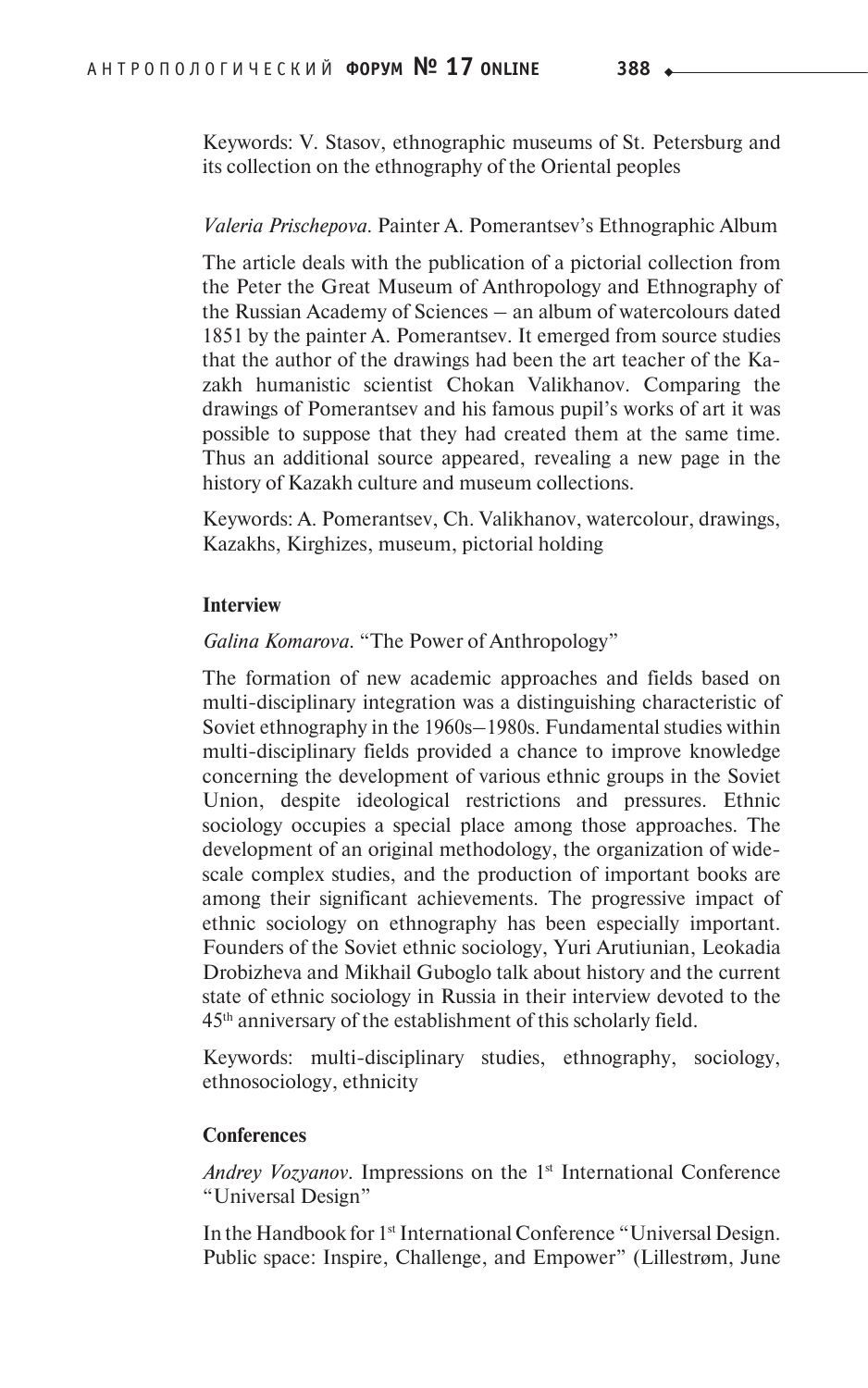2012) universal design (UD) was defined as "a strategy which aims to make the design and composition of different environments, products, communication, information technology and services accessible and understandable to everyone, to the greatest extent in the most independent and natural manner possible, preferably without the need for adaptation or specialised solutions"*.* The review puts together some impressions on how participants developed this new concept and integrated it into present context of social care and research on designing urban space for various people with different levels of ability. The user perspective was considered in relation to various infrastructures of common use, including residential outdoor areas, public transport and information and communication technologies.

Keywords: universal design, disability studies, social care, corporeality, humanistic approach, technology studies

*Irina Sedakova, Sve tlana Sidneva.* Rituals and Customs as Cultural Heritage through the Eyes of Researchers and Tradition Bearers

The review gives an insight into the papers and discussions during the Seventh International Conference of the SIEF Working Group on the Ritual Year "Researchers and Performers Co-Designing Heritage" (Ljubljana,  $11<sup>th</sup>-13<sup>th</sup>$  November 2011).

Keywords: ritual, calendar rites, performer, cultural heritage

*Irina Sedakova.* "Migrations" in the Context of Ritual Studies. The Eighth International Conference of the SIEF Working Group on the Ritual Year

The review sheds light on the themes and problems analyzed during the International conference "The Ritual Year and Migrations" held in Plovdiv (Bulgaria),  $26<sup>th</sup> - 29<sup>th</sup>$  June 2012.

Keywords: migration, calendar rites, diaspora, identity, folk religion

*Denis Ermolin*. The 18th Biennial Conference on Balkan and South Slavic Linguistics, Literature and Folklore (University of Washington, Seattle, 29th–31st March 2012)

The review covers the papers delivered at the 18<sup>th</sup> Biennial Conference on Balkan and South Slavic Linguistics, Literature and Folklore. The event included 24 papers on different issues and problems of contemporary Balkan studies. The participants represented different scientific and teaching centres in Albania, Canada, F.Y.R. Macedonia, Germany, Russia, Serbia, Slovenia, and the USA. The most

**389**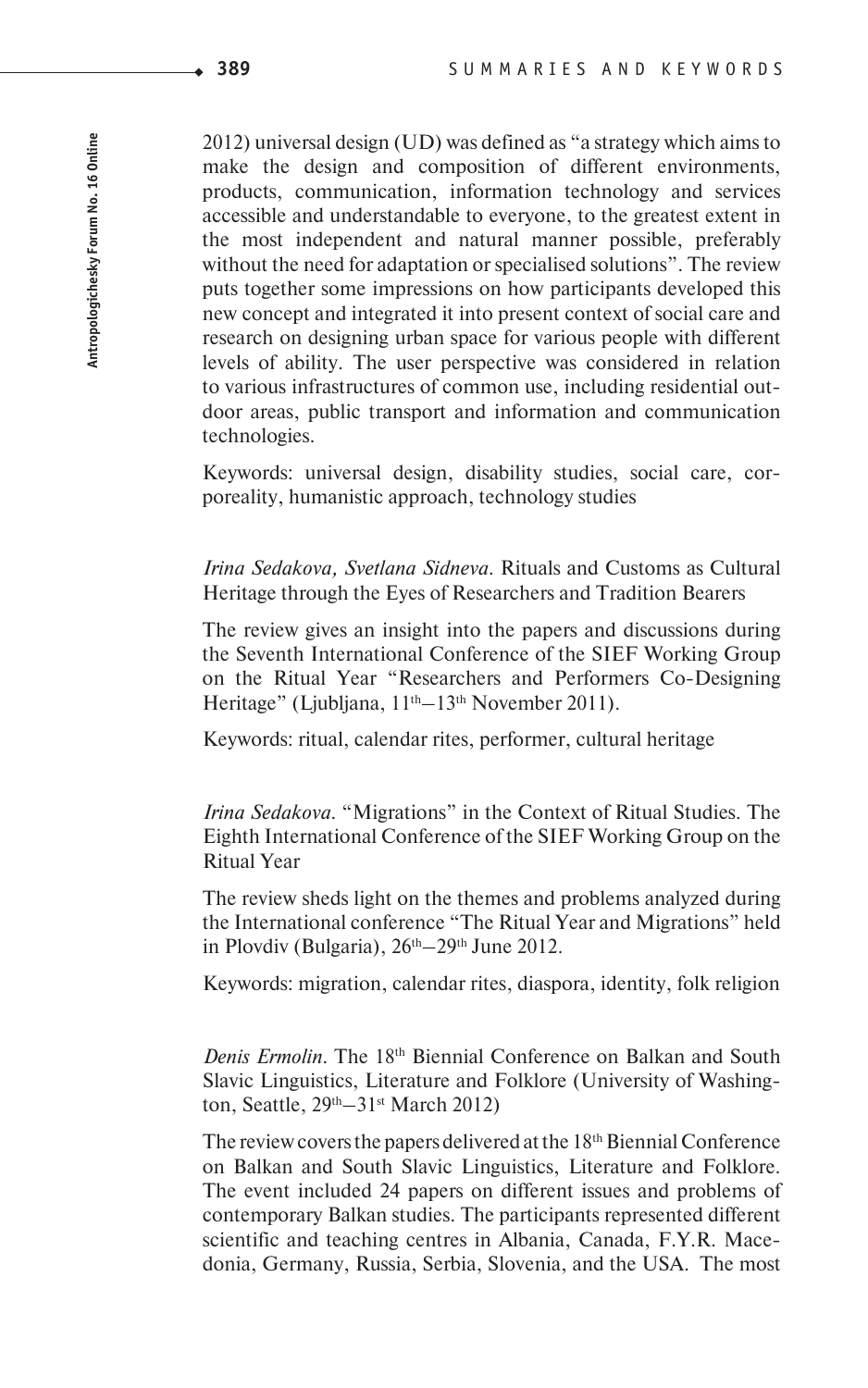popular topics discussed were the following: national, cultural and ethnic identity; standardization of Balkan languages and patois; border studies; language contacts; analysis of modern Balkan literature. The papers were able to demonstrate a wide variety of common as well as unique traits in the Balkan languages and cultures, to unveil and explain the mechanism of their development, whether it be in coexisting contact or in isolation.

Keywords: Balkans, Balkan studies, linguistics, cultural anthropology, folklore, mythology, dialectology, literature, political anthropology

*Denis Ermolin, Alexander Novik.* The Round Table "Troitsa. Rusalii. Πεντηκοστή. Rrёshajёt… Green and Its Motifs in the Balkan Spectrum"

The review dwells upon the reports presented at the Round Table "Troitsa", which was organized by the centre for linguo-cultural studies BALCANICA at the Institute of Slavonic Studies, RAS. The event was aimed at considering and discussing the celebration of Pentecost in the Balkan cultural area. The papers presented focused on an analysis of Pentecost traditions, structural elements, festival events, folklore and their symbolic meanings. Special attention was paid to the symbolism of green in all areas (especially in language, culture and art). The papers were able to demonstrate a wide variety of common as well as unique traits in the Balkan local cultures, to unveil and explain the mechanism of their development, whether it be in coexisting contact or in isolation.

Keywords: Balkan studies, ethnolinguistics, cultural anthropology, folklore, mythology, Trinity, Pentecost, festival rites, traditional culture, language, art

*Natalia Kazurova.* "Samruk-Ethno-Fest – 2012": The First International Film Festival of Ethnographic Movies of the CIS Countries (Art and Anthropology Review)

This paper provides an overview of The First International Film Festival of Ethnographic Movies of the CIS Countries "Samruk-Ethno-Fest", which took place in Astana, Kazakhstan on 18<sup>th</sup>–22<sup>nd</sup> May 2012. The review provides short summaries of the ethnographic and anthropological films presented at the festival, and notes current trends in the production of documentary films within the genre of ethnography. It also includes a survey on the possibility of including feature films in the discourse of visual anthropology and it points out the means for a potential dialogue between anthropology and art.